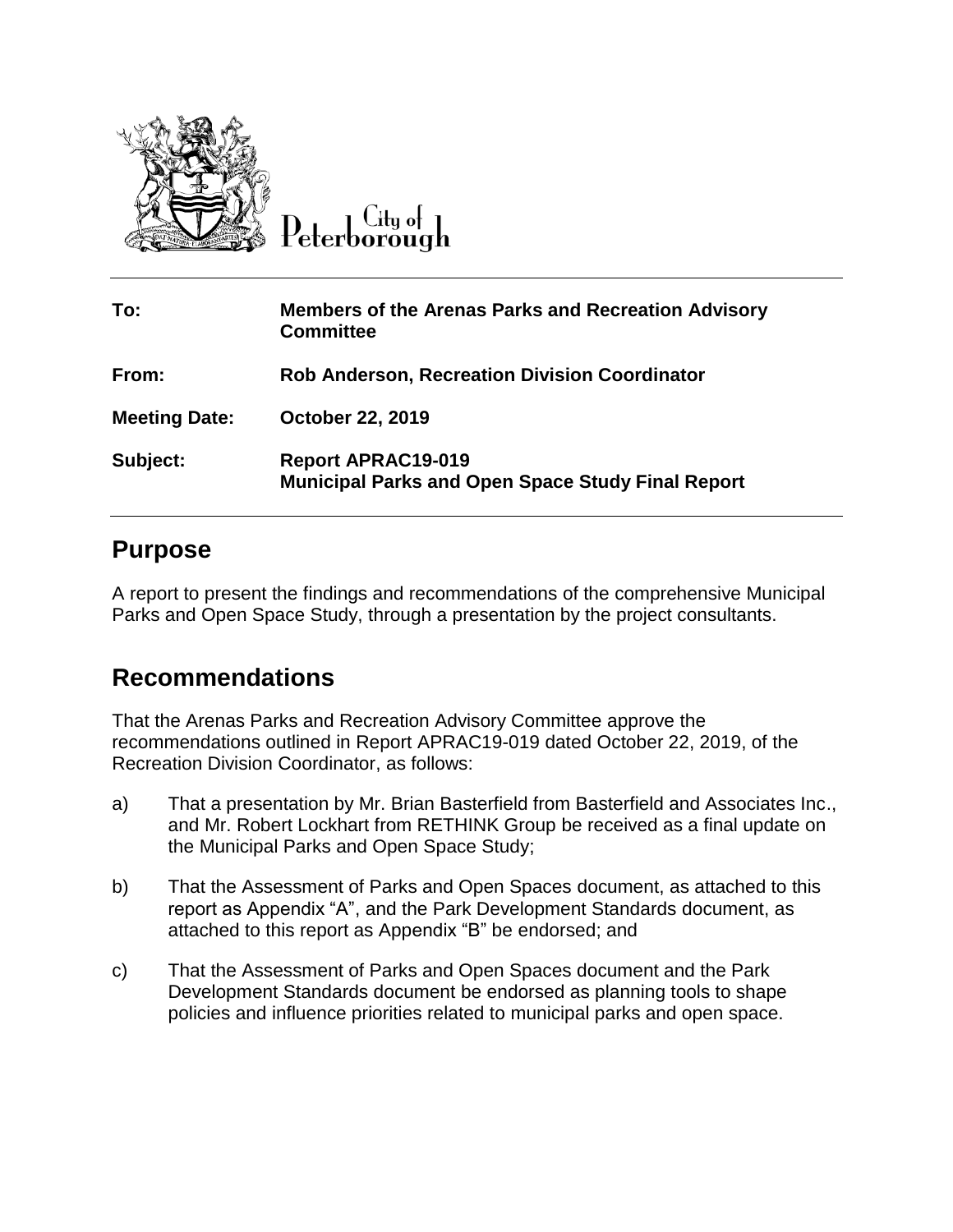# **Budget and Financial Implications**

There is no immediate budget or financial implication resulting from the endorsement of the recommendations of this report. The next step will be to present the draft reports to Council. Should Council adopt in principle the Parks and Open Spaces document and the Park Development Standards document, it will not commit Council to any of the recommendations or strategies contained within it.

Financial resources that will be required to support specific future projects that align with the recommendations of the Parks and Open Space Study will be considered annually by Council as part of the municipal budgeting process.

# **Background**

Through Vision 2025, a Ten-Year Strategy for Recreation, Parks, Arenas and Culture, a need was identified to conduct a comprehensive review of the City's parks and open space system, and to establish a parks planning process.

In the 2018 Capital Budget, Council approved funding for a Parks Review and Planning Project (Budget Reference 6-1.07). As per the City's Purchasing By-Law 14-127, a Request for Proposal (RFP# P-17-18) was issued to secure a consultant to conduct the work, with a closing date of May 31, 2018. The Administrative Staff Committee awarded the RFP to Basterfield & Associates, in association with The Rethink Group, as per the recommendation of Report CSRS18-10, dated June 27, 2018.

The project was initiated in July 2018 and concluded in September 2019. The study resulted in the development of two documents, referred to as the Assessment of Parks and Open Space document and the Park Development Standards document. The documents are attached to this report as Appendix "A" and Appendix "B".

Staff is recommending the documents be endorsed by the Arenas Parks and Recreation Advisory Committee (APRAC) in principle and that they be used as planning tools to shape policies and influence priorities related to municipal parks and open space. To highlight the main features of the reports, the project consultants have provided an executive summary for each of the documents, which are attached to this report as Appendix "C" and Appendix "D".

Staff has invited the project consultants to attend the APRAC meeting of October 22, 2019, to make a presentation on their findings and recommendations.

#### **Summary**

Project consultants Basterfield and Associates and the RETHINK Group have concluded their work on the comprehensive Municipal Parks and Open Space Study.